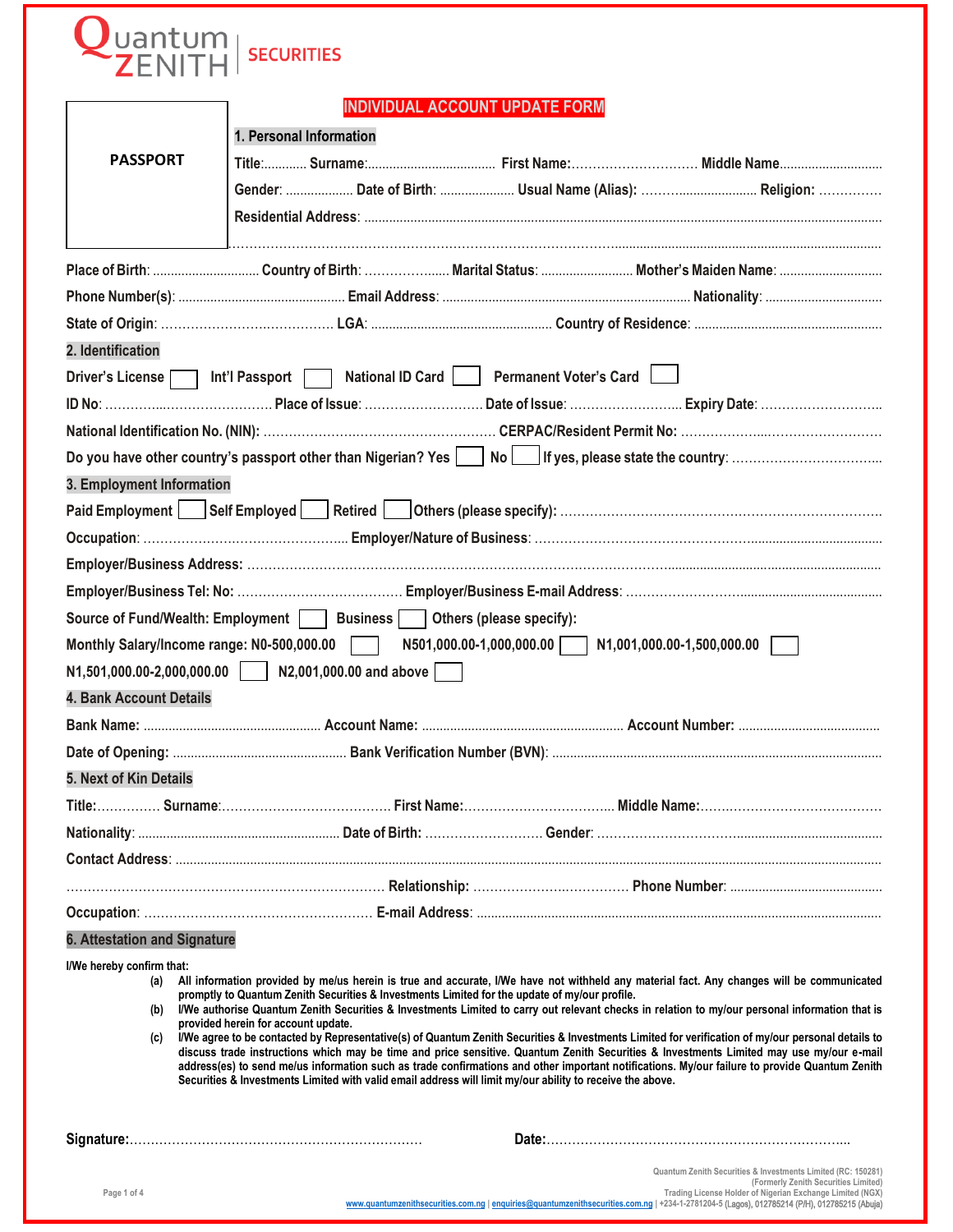# **TERMS AND CONDITIONS**

## **SECTION A**

1. QUANTUM ZENITH SECURITIES & INVESTMENTS LIMITED's offices are open for business between the hours of 8:00 a.m. and 4:30 p.m. on each day that is designated a business day in Nigeria (Business Day).

**SECURITIES** 

uantum

- 2. The preferred channel for receiving your purchase/sale mandates is through our secure online trading portal which can be accessed via www.quantumzenithsecurities.com
- 3. QUANTUM ZENITH SECURITIES & INVESTMENTS LIMITED is acting as execution-only stockbroker and not as Financial Advisor or Portfolio Manager. You shall be solely responsible for managing your portfolio and issuing buy and sell orders for your selected stock(s). All investment decisions shall be made solely by you and you have relied on your own investigations of the potential investment(s). You are not relying on the information obtained directly or indirectly or any representations, statements, warranties or understandings, written or oral made by representatives of QUANTUM ZENITH SECURITIES & INVESTMENTS LIMITED.
- Placements, amendments or cancellation of purchase/sale mandates can be done via the online brokerage account. or an express instruction sent via account, or an express @quantumzenithsecurities.com.ng with your registered e-mail address with QUANTUM ZENITH SECURITIES & INVESTMENTS LIMITED or hand-delivered in our office.
- 5. The deadline for the receipt of purchase/sales mandates via all channels is 2:00 p. m. Nigerian time on the intended business day of execution.
- 6. Purchase/Sale mandates /amendments /cancellation received on a day that is not a business day will be deemed to have been received on the business day immediately following the day of actual receipt
- 7. In the absence of an express instruction as to a specific timeline for the expiration of your purchase/sale mandates, the mandate will be valid for 10 working days upon receipt by QUANTUM ZENITH SECURITIES & INVESTMENTS LIMITED, after which it expires and the unexecuted portion will be automatically cancelled.
- 8. Where mandates/amendments/cancellation (purchase/sale) are submitted after the deadline stated in (5) above, the mandates/amendments/cancellation (purchase/sale) shall not be treated until the next business day.
- 9. QUANTUM ZENITH SECURITIES & INVESTMENTS LIMITED executes purchase/sale mandates on a commercially reasonable efforts basis only. It is therefore unable to guarantee that a purchase/sale mandate will be executed on a particular day even where such mandate indicates that the relevant transaction is to be effected at market price.
- 10. Where a mandate consists of a purchase instruction, it can only be treated if sufficient funds are available in your stockbroking account to execute such an instruction.
- 11. Where a purchase mandate is dependent on the sales proceeds of stocks, the purchase mandate will not be executed until the sales transaction has been executed. The sales mandate will be executed even if the stocks to purchase are not available.
- 12. QUANTUM ZENITH SECURITIES & INVESTMENTS LIMITED executes transactions based on the prevailing market prices of stocks on The Nigerian Stock Exchange at the time of execution.
- 13. Purchase and sell mandates can only indicate one price and not a price range. You will be advised of the outcome of your mandate via e- mail. Where this is not received by close of business on the next working day after you submitted your mandate, kindly contact QUANTUM ZENITH SECURITIES & INVESTMENTS LIMITED via email to [enquiries@quantumzenithsecurities.com.ng](mailto:enquiries@quantumzenithsecurities.com.ng)
- 14. Funds deposited into your stockbroking account with QUANTUM ZENITH SECURITIES & INVESTMENTS LIMITED including proceeds of sales are not interest bearing. Your funds will remain in your stockbroking account until an express instruction/mandate is received authorizing utilization of the funds. However, you may opt for Direct Cash Settlement (DCS) in which case sales proceeds will be credited into your designated bank account by CSCS on settlement day i. e. T+3 (Trading day plus three days). DCS is only available for sales transactions executed on the floor of Nigerian Exchange Limited (NGX).
- 15. All sales proceeds of shares sold shall be retained in your stockbroking account except if otherwise advised (expressly) by you via a duly written and signed letter or e-mail sent via your registered e-mail address to **mandates@quantumzenithsecurities.com.ng**
- 16. The deadline for submission of instruction(s) for withdrawal/transfer of funds from your stockbroking account is 10a.m. Any instruction submitted after the deadline may not be treated until the next business day.
- 17. Requests to withdraw funds from your stockbroking account will only be honored if there are adequate cleared unencumbered funds in your stockbroking account with QUANTUM ZENITH SECURITIES & INVESTMENTS LIMITED. Associated transfer charge(s) for interbank transfers will be borne by you.
- Where an inter-bank withdrawal/transfer instruction has been concluded upon receipt of an instruction from you, it is your responsibility to request for an evidence of execution of the interbank transfer from QUANTUM ZENITH SECURITIES & INVESTMENTS LIMITED and to follow up with the receiving bank. QUANTUM ZENITH SECURITIES & INVESTMENTS LIMITED shall in no circumstance be held liable for the lapses of other institutions involved in the withdrawal/transfer process.
- I/We, authorize QUANTUM ZENITH SECURITIES & INVESTMENTS LIMITED to dispose, sell or charge any asset(s) that may be held by QUANTUM ZENITH SECURITIES & INVESTMENTS LIMITED on my/our account to liquidate or offset any indebtedness or liability due from me/us to QUANTUM ZENITH SECURITIES & INVESTMENTS LIMITED and I/We hereby agree and shall at all times keep QUANTUM ZENITH SECURITIES & INVESTMENTS LIMITED and any of its officers fully indemnified against any loss, claims, liabilities, expenses and costs (including reasonable legal cost) which may be incurred or suffered by QUANTUM ZENITH SECURITIES & INVESTMENTS LIMITED arising out of or in connection with any transaction entered into by QUANTUM ZENITH SECURITIES & INVESTMENTS LIMITED on my/our behalf. My/Our undertaking herein shall be irrevocable until any and/or all obligations due from me/us to QUANTUM ZENITH SECURITIES & INVESTMENTS LIMITED would have been fully settled.
- 20. QUANTUM ZENITH SECURITIES & INVESTMENTS LIMITED shall not make any payment(s) from a client's stockbroking account to the bank account of a third party even if such payment(s) has/have been authorized by you.
- 21. I/We understand that all mandates, amendments, cancellations, transfer and withdrawal requests sent after the specified deadlines may not be treated till the next business day as specified above. QUANTUM ZENITH SECURITIES & INVESTMENTS LIMITED is not under any compulsion to treat any of the referenced instructions sent after the deadlines; however, in event that such instructions are treated despite having been received after deadline by QUANTUM ZENITH SECURITIES & INVESTMENTS LIMITED, the instructions shall be binding upon me/us.
- I/We understand that while all my/our information is treated as highly confidential by QUANTUM ZENITH SECURITIES & INVESTMENTS LIMITED, they may be required by Regulatory Authorities and/or other Law Enforcement Agencies with or without recourse to me/us.

### **SECTION B**

### **INDEMNITY TO QUANTUM ZENITH SECURITIES & INVESTMENTS LIMITED WITH RESPECT TO INSTRUCTIONS GIVEN VIA E-MAIL, ONLINE TRADING ACCOUNT AND OTHER ELECTRONIC CHANNELS**

In consideration of QUANTUM ZENITH SECURITIES & INVESTMENTS LIMITED having agreed to accept and to act on my/our instructions given via e-mail, online trading account and other electronic channels in respect of any transactions regarding my/our account with QUANTUM ZENITH SECURITIES & INVESTMENTS LIMITED, I/we hereby confirm that:

- 1. I/We will keep my/our profile details (username, password and other electronic channel details) as private and confidential to prevent unauthorized access to my/our Stockbroking account with QUANTUM ZENITH SECURITIES & INVESTMENTS LIMITED.
- 2. I/We will notify QUANTUM ZENITH SECURITIES & INVESTMENTS LIMITED where I/we suspect or confirm that my/our profile details (username, password and other electronic channel details) has/have been compromised. Any transaction executed on my/our account before QUANTUM ZENITH SECURITIES & INVESTMENTS LIMITED is notified of such compromise is binding on me/us.
- QUANTUM ZENITH SECURITIES & INVESTMENTS LIMITED is authorized to act on instructions, which have been transmitted via any of the referenced electronic channels provided such instructions emanated from my/our registered address in QUANTUM ZENITH SECURITIES & INVESTMENTS LIMITED's records.
- 4. QUANTUM ZENITH SECURITIES & INVESTMENTS LIMITED shall not be under any duty to verify the identity of the person(s) giving instructions in my/our name provided such instructions have emanated from my/our registered details in QUANTUM ZENITH SECURITIES & INVESTMENTS LIMITED's records and any transaction made pursuant to the instructions shall be binding upon me/us.
- Except my/our instruction sent via any of the referenced electronic channels is duly revoked or modified by a subsequent instruction issued by me/us and such subsequent instruction has been communicated to and received by QUANTUM ZENITH SECURITIES & INVESTMENTS LIMITED before the execution of the prior instruction and within the stipulated deadline for revocation and or amendment of instructions, I/We undertake to be bound irrevocably by such prior instruction.
- 6. Where a mandate/instruction is sent via e-mail to [mandates@quantumzenithsecurities.com.ng,](mailto:mandates@quantumzenithsecurities.com.ng) I/we should receive an acknowledgement email immediately. Where this is not received within 30 minutes, I/we understand that I/we should immediately contact QUANTUM ZENITH SECURITIES & INVESTMENTS LIMITED to confirm receipt of the mandate/instruction.
- 7. Upon submission of my/our mandate(s)/instruction(s) placed via my/our online brokerage account, it is my/our responsibility to confirm that such mandate(s)/instruction(s) has/have been successfully submitted and are reflecting on my/our online outstanding order module. Where the mandates/instructions are not reflecting, I/we understand that I/we should immediately contact QUANTUM ZENITH SECURITIES & INVESTMENTS LIMITED to confirm receipt of the mandate(s)/instruction(s).
- I/We hereby agree to keep QUANTUM ZENITH SECURITIES & INVESTMENTS LIMITED fully indemnified from and against all actions, proceedings, claims and demands which may be brought or made against QUANTUM ZENITH SECURITIES & INVESTMENTS LIMITED and all losses, costs, charges, damages and expenses which may be incurred or sustained or for which QUANTUM ZENITH SECURITIES & INVESTMENTS LIMITED may become liable by reason of honoring such e-mail, online brokerage account and other electronic channels mandates/instructions provided that QUANTUM ZENITH SECURITIES & INVESTMENTS LIMITED has taken all measures prescribed by this agreement irrespective of whether the instructions are in fact erroneous, fraudulent or issued otherwise than as foresaid.

#### **RISK WARNING**

- QUANTUM ZENITH SECURITIES & INVESTMENTS LIMITED is not acting as an advisor. Therefore, in making your decision, you are aware that investments in shares involve a very high degree of risk and is therefore a speculative investment of which you are able to bear the economic risk of investing in and holding such shares.
- 2. You have such knowledge and experience in financial, business and investment matters as to enable you to evaluate the merits and risks of an investment in shares or have sought and consulted with the independent advisers on the investment and are satisfied with their qualified assessment.
- You are aware that your investment is subject to prevailing market forces and as such may rise or fall significantly. It is important to note that even if a security performed well in the past, it does not mean that it will continue to or perform better in future
- You have complied with all the requisite laws of the Federal Republic of Nigeria in making your investment and have not utilized proceeds of unlawful activities to do so. You shall indemnify QUANTUM ZENITH SECURITIES & INVESTMENTS LIMITED from any liability that may arise from your use of proceeds obtained from unlawful activities for any investment undertaken on your behalf by QUANTUM ZENITH SECURITIES & INVESTMENTS LIMITED.

**Quantum Zenith Securities & Investments Limited (RC: 150281) (Formerly Zenith Securities Limited) Trading License Holder of Nigerian Exchange Limited (NGX) www.quantumzenithsecurities.com.ng | enquiries@quant[umzenithsecurities.com.ng](http://www.quantumzenithsecurities.com.ng/) | +234-1-2781204-5** [\(Lagos\), 012785214 \(P/H\), 0](mailto:enquiries@quantumzenithsecurities.com.ng)12785215 (Abuja)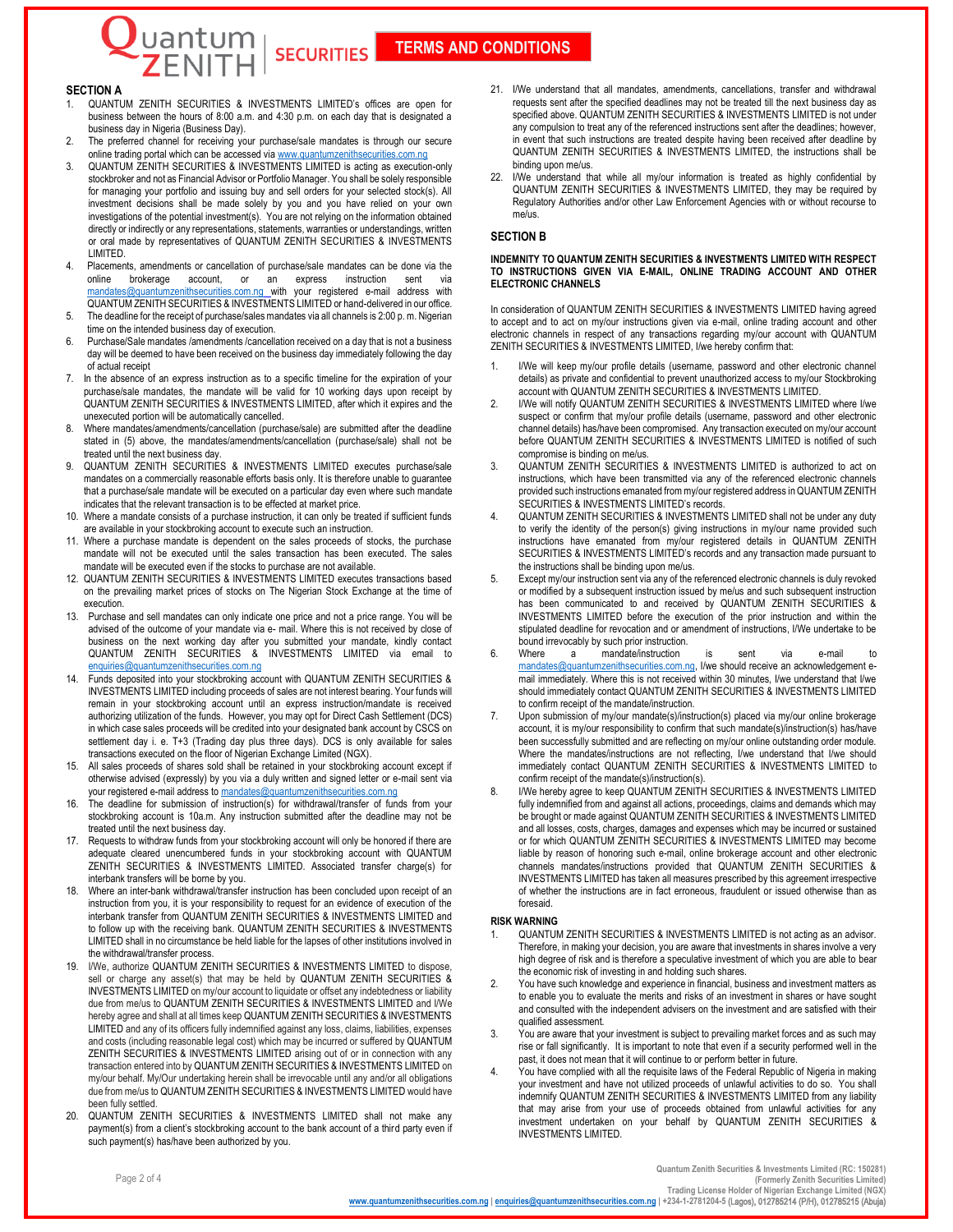

- 5. Online trading on the floor of Nigerian Exchange Limited (NGX) is carried out via our online trading portal. Clients with online trading activated accounts are able to place orders for securities listed on NGX via our system from any location in real time during NGX trading hours. There are risks associated with utilizing an internet-based order and trade execution system including but not limited to the failure of hardware, software, internet connection or NGX link resulting in the failure or delay or your instruction and/or access to our online trading system. QUANTUM ZENITH SECURITIES & INVESTMENTS LIMITED does not control signal power, its reception or routing via internet, configuration of your equipment or reliability of its connection therefore, we will not be liable for communication failures, distortions or delays when trading via the internet.
- 6. Online trading is not always instant. You may therefore find that the price at which you expected to fulfill an order is not the price achieved.
- 7. If you cancel an order, please note that this will only be possible if the original trade has not been executed.
- 8. All regulatory fees, commissions, charges are as approved by the regulatory authorities. As a client of QUANTUM ZENITH SECURITIES & INVESTMENTS LIMITED, you should obtain a clear explanation of all commissions, fees and charges, and understand that these charges may affect your net proceeds (profit if any, or increase your loss if any). You agree that you will be liable for these charges (as may be amended from time to time).

#### **DATA PROTECTION/PRIVACY**

I/We hereby affirm that in line with the relevant laws on Data Protection in Nigeria, I/we consent to the collection and processing of my/our personal data/information in the absence of any fraud, duress, undue influence or coercion for the purpose of forming the basis of these terms and conditions and other necessary data processing activities which may arise therefrom, including for the performance of the agreement between myself and QUANTUM ZENITH SECURITIES & INVESTMENTS LIMITED. I/we affirm that I/we have the requisite capacity under the law to consent to the collection and processing of my/our personal data.

I/we affirm that I/we am/are aware and take cognizance of my/our rights under the relevant Data Protection Laws in Nigeria which include the right to request for access, amendment, rectification or cancellation or destruction of my/our personal data/information, the right to lodge complaint with the relevant authority as well as the right to object to the processing of my/our personal data.

I/we further consent to the processing of my/our personal data (within or outside Nigeria), including transfer of my/our personal data to any third party for reasons associated with the purpose for which the data is being processed as stated above, including but not limited to data collection, processing and storage.

#### **CONFIRMATION**

I/We hereby confirm that I/We have read and agreed to be bound by the above terms and conditions and indemnity.

## **INDEMNITY FOR FOREIGNERS/NON-NIGERIAN RESIDENTS**

THIS INDEMNITY is given this …………… day of ………... 20……. by Mr./Mrs. …..……………………………………………………of……………………………………………………...

………………………………………………………………………………………………………………… (hereinafter called "the Client") to **QUANTUM ZENITH SECURITIES & INVESTMENTS LIMITED**, a company Incorporated and duly licensed to carry on stockbroking business in Nigeria having its registered office at Plot 2, Ajose Adeogun Street, Victoria Island, Lagos State, Nigeria (hereinafter called "the Stockbroker").

#### **WHEREAS:**

The Client operates its CSCS account Number ………………………………………… and CHN Number………………… through the Stockbroker.

The Customer is presently domiciled outside Nigeria at the time of opening an account with the Stockbroker and is not at the time of issuing instructions available at his/her location and is desirous of buying and selling shares, and making transfers and or payments from/to his/her stockbroking account from time to time via written instructions to be communicated to the Stockbroker through e-mails with attached scanned instructions or such other electronically secured channels; and utilizing the email address below.

**...........................................................................................................................................................** The Client has requested the Stockbroker to always place reliance on and honour any such written instructions received via the above email address as aforementioned and for this purpose gives this indemnity.

**NOW THEREFORE** in consideration of the Stockbroker acceding to the Client's request as aforementioned, the Client hereby irrevocably undertakes and covenants that he/she shall at all times hereafter well and truly indemnify the Stockbroker and keep the Stockbroker fully indemnified against all losses, claims, demands, liabilities, actions, proceedings, damages, fees and expenses which may be occasioned to the Stockbroker in consequence of its so acting on the Client's received instructions. This indemnification applies to and includes any penalties or fines paid pursuant to any judgment of a competent court or administrative action of any regulatory/governmental body, as well as reasonable attorneys' fees and expenses incurred by the Stockbroker in this regard.

In the event of any loss or liability to the Stockbroker arising from acting on the Client's instructions, the Stockbroker is authorised to debit the Client's account with appropriate sums therein or combine and set off against any funds due to the Client coming into the Stockbroker's possession without any reference to the Client.

The Client takes responsibility for the security of the message channel through which the scanned instructions are sent and also takes responsibility that the instruction and the signature therein are duly authorized.

The Stockbroker shall have no obligation to verify the validity of the instruction(s) or the regularity of the signature thereon, provided that the signatories are those verified to be similar to the ones specified in the Client's mandate at the time of opening the account or as further advised to the Stockbroker. The Stockbroker shall be entitled to presume the regularity of the instruction(s) and the signatories therein and the Client hereby undertakes to ratify and hereby ratifies all instruction(s) received and acted upon as its irrevocable instructions.

**IN WITNESS** whereof the Client has set his hand and seal the day and year first above written.

**SIGNED, SEALED AND DELIVERED** By the within named Client:

| In the presence of: |
|---------------------|
|                     |
|                     |
|                     |
|                     |
|                     |

**Notarized By .......**